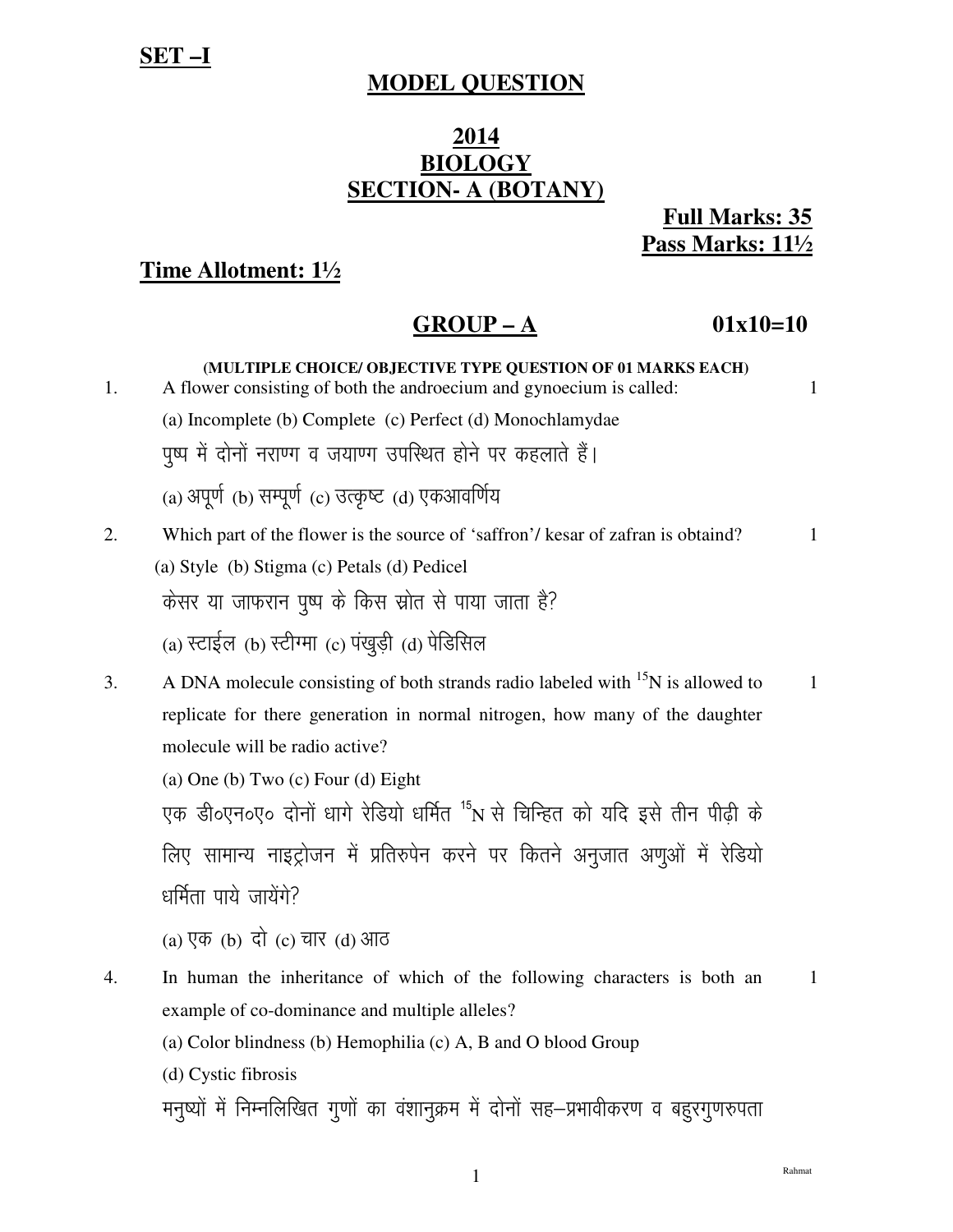का उदाहरण होते हैं?

- (a) कलर ब्लाइण्ड (b) होमोफिलिया (c) A, B व C रक्त समूह
- (d) स्सटीक फाइब्रोसिस
- 5. The mole percentage of adenine in a double stranded DNA was 30 percent,  $\mathbf{1}$ what will the mole percentage of cytosine in the molecule?  $(a)$  10  $(b20)$  $(c)$  30  $(d) 60$ एक दो धागिय डी०एन०ए० में एडिनिल का मोल प्रतिशत 30 प्रतिशत है तो इसमें साईटोसीन का मोल प्रतिशत क्या होगा? (अ) 10 (ब) 20 (स) 30 (द) 60 The chief source of fuel in the biogas is: 6.  $\mathbf{1}$ (a) Carbon monoxide (b) Methane (c) Butane (d) CNG(Compressed Natural Gas) जैव गैस में ईंधन का मुख्य स्रोत है? (अ) कार्बन मोनोऑक्साईड (ब) मीथेन (स) ब्यूटेन (द) सी०एन०जी० (संघनित प्राकृतिक गैस) 7. Crop rotation can be supported by which group crop plantation?  $\mathbf{1}$ (a) Rice and wheat (b) Oil seed (c) Pulses (d) Sugar cane फसल चक्र में किस समुदाय के पौधे के रोपन से सम्पन्न होता है? (अ) चावल व गेहूँ (ब) तेलहन (स) दलहन (द) गन्ना 8. Mutation theory of Hugo de Vries was based on the plant:  $\mathbf{1}$ (a) Oenothera (b) Finches (c) Althea rosea (d) Garden pea पौधा जिसपर ह्यूगो डी वेरिज ने संतति परिवर्तन का सिद्धांत आधारित थाः (अ) ओएनाथेरा (ब) फिन्च (स) आल्थेया रेजिया (द) मटर 9. Which of the following is not an air pollutant?  $\mathbf{1}$ (a) CO2 (b) CO (c) CFC (Chlorofluoro carbon) (d) Aerosol निम्न में से किसे वायु प्रदुष्क नहीं होताः (अ) कार्बन डाईऑक्साईड (ब) कार्बन मोनोऑक्साईड (स) सीएफसी (क्लोरो फ्लोरो कार्बन) (द) ऐरोसोल (वायु-धुन्ध) 10. The bacterium present in the food that causes food poisoning called botulism is:  $\mathbf{1}$ (a) Clostridium tetani (b) Clostridium botulinum
	- (c) Agrobacterium tumefaciens (d) Agrobacterium rhizogenes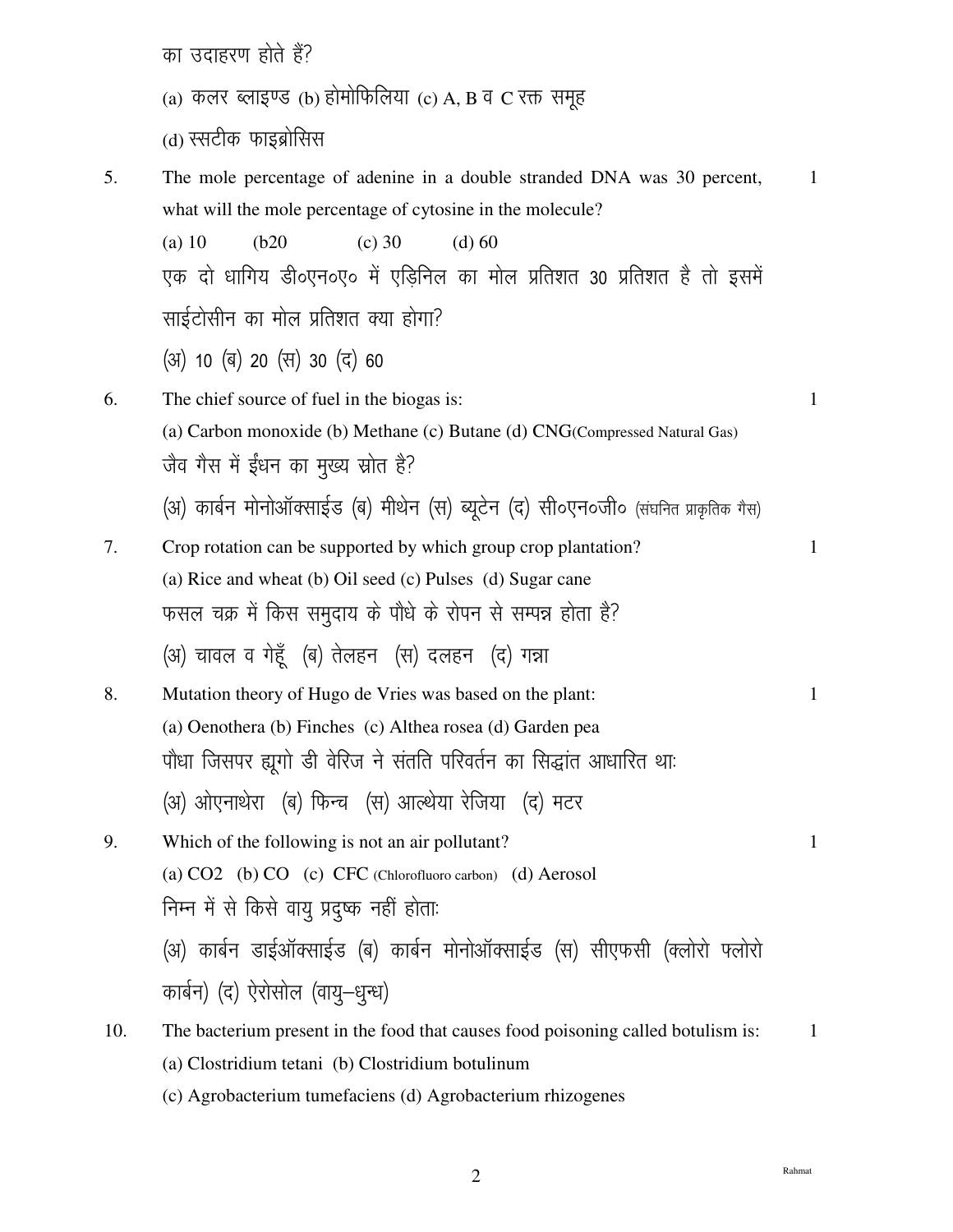|     | बैक्टीयम नामक विषाक्त भोजन के लिए भोजन में पाये जानेवाले कारक                                             |            |         |
|-----|-----------------------------------------------------------------------------------------------------------|------------|---------|
|     | जीवाणु होता है।                                                                                           |            |         |
|     | (अ) क्लोस्ट्रीडियम टीटैनी (ब) क्लोस्ट्रीडियम बौटूलियम (स) एग्रोबैक्ट्रीयम्                                |            |         |
|     | टूमिफैसिएन्स (द) एग्रोनैक्ट्रीयम राईजोजीन्स                                                               |            |         |
|     | $GROUP - B$                                                                                               | $02x03=06$ |         |
|     | (VERY SHORT ANSWER TYPE QUESTION CARRYING 2 MARKS EACH)                                                   |            |         |
| 11. | What are the products of the <b>ovary</b> and <b>ovule</b> after fertilization?                           |            |         |
|     | निषेचन के उपरान्त डिम्बाशय तथा बीजाण्ड क्या बनाता है?                                                     |            |         |
| 12. |                                                                                                           |            | $1+1$   |
|     |                                                                                                           |            |         |
|     | निषेचन से (अ)------- तथा डिनिषेचन से (ब)---------------बनाता है?                                          |            |         |
| 13. | Expand SCP _____________ the source is ________________________.                                          |            | $1+1$   |
|     | एससीपी का विस्तृत ------------ इनका स्रोत है ----------------                                             |            |         |
|     | $GROUP - C$                                                                                               | $03x03=09$ |         |
|     | (SHORT ANSWER TYPE QUESTION CARRYING 2 MARKS EACH)                                                        |            |         |
| 14. | What is the number of sets of chromosomes and name the three types of $1\frac{1}{2}+1\frac{1}{2}$         |            |         |
|     | endosperms.                                                                                               |            |         |
|     | भ्रूणपोष में गुणसुत्र समूह कितना होता है, तथा तीनों प्रकार के भ्रूणपोषों का नाम                           |            |         |
|     | लिखें।                                                                                                    |            |         |
| 15. | Match the figure 1, 2 and 3 with a, b and c:                                                              |            | $1+1+1$ |
|     | 1. Aril<br>(a) Wheat                                                                                      |            |         |
|     | 2. Thalamus<br>(b) Litchi                                                                                 |            |         |
|     | 3. Bifid feathery stigma<br>(c) Pome                                                                      |            |         |
|     | संख्या 1, 2 व 3 को अ, ब एवं स से जोड़ा लगायें                                                             |            |         |
|     | 1. एरिल                                                                                                   | (अ) गेहूँ  |         |
|     | २. पुष्पथल                                                                                                | (ब) लीची   |         |
|     | 3.  द्वि खण्डित पंखरुपा स्त्रीकेसर                                                                        | (स) पौम    |         |
| 16. | Which is the source of the wheat variety 'Sarbati Sonora'? Who developed this $1\frac{1}{2}+1\frac{1}{2}$ |            |         |
|     | varity?                                                                                                   |            |         |
|     | , सर्वात सोनोग गेहँ को किस किस्म से पैटा किया गया? इसे किसने विकसित किया।                                 |            |         |

सरबात सानारा गहूँ का किस किस्म से पदा किया गया? इस किसन विकसित किया।